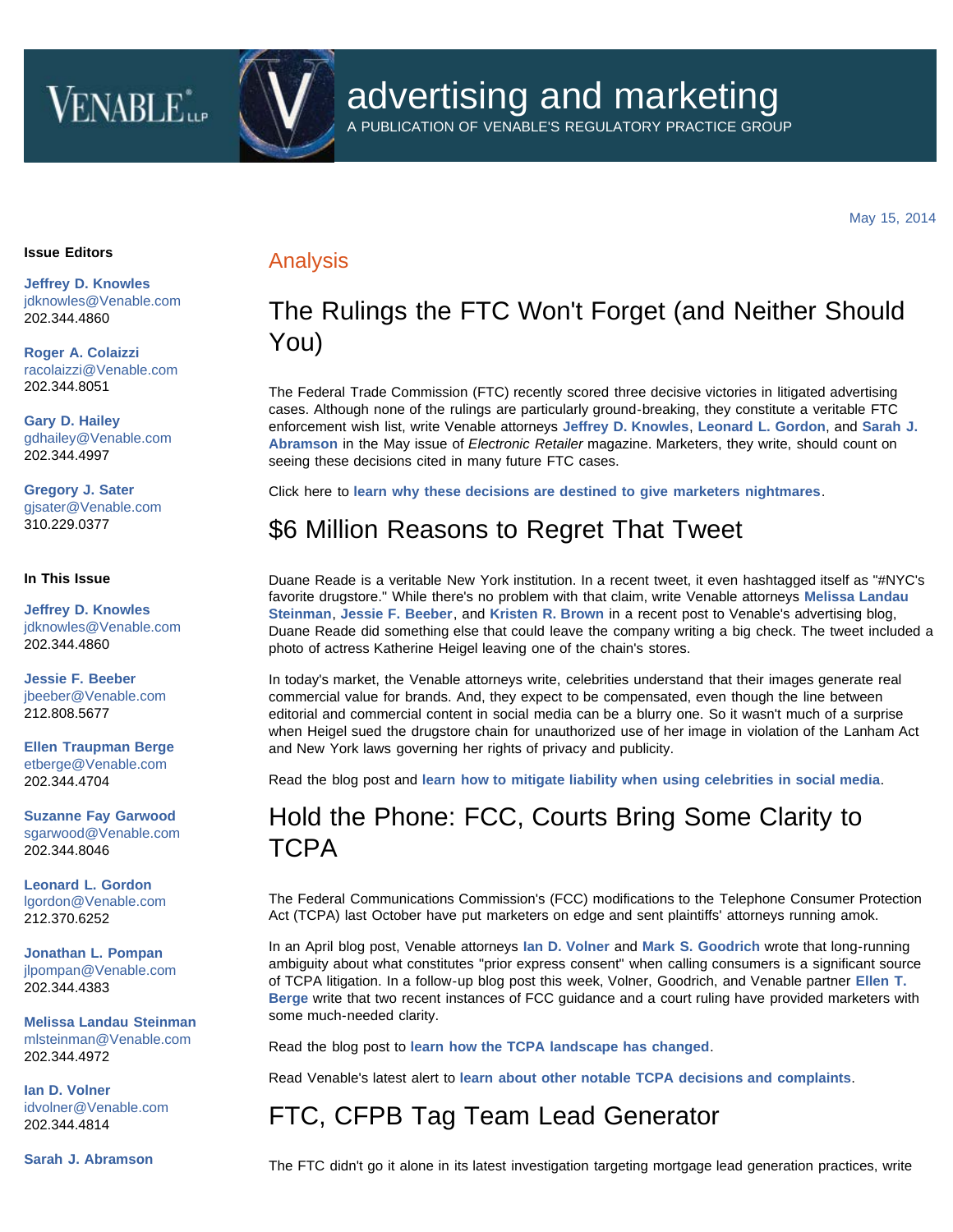#### **Sarah J. Abramson**

[sjabramson@Venable.com](mailto:sjabramson@Venable.com) 202.344.4748

**[Kristen R. Brown](http://www.venable.com/Kristen-R-Brown)** [krbrown@Venable.com](mailto:krbrown@Venable.com) 202.344.4468

**[Mark S. Goodrich](http://www.venable.com/Mark-S-Goodrich)** [msgoodrich@Venable.com](mailto:msgoodrich@Venable.com) 202.344.4715

#### **Honors and Awards**

Law Firm of the Year, National Advertising, *U.S. News and World Report*, 2012 and 2014



Top ranked in *Chambers USA* 2013



Top-Tier Firm *Legal 500*

**For more information about Venable's award-winning Advertising and Marketing practice, please visit our website at**

**[www.Venable.com/Advertising](http://www.venable.com/Advertising-and-Marketing)[and-Marketing](http://www.venable.com/Advertising-and-Marketing)**

Venable partners **[Suzanne Fay Garwood](http://www.venable.com/Suzanne-F-Garwood?utm_source=emkt&utm_medium=email&utm_campaign=AdNews-5-15-14)** and **[Jonathan L. Pompan](http://www.venable.com/jonathan-l-pompan?utm_source=emkt&utm_medium=email&utm_campaign=AdNews-5-15-14)** in a recent client alert. Instead, the Commission teamed up with the Consumer Financial Protection Bureau (CFPB) to review approximately 800 randomly selected mortgage-related advertisements from across the country. The result was an FTC settlement with a Houston-based lead generation company for violations of the FTC Act, the Mortgage Acts and Practices Advertising Rule, Regulation N, the Truth in Lending Act, and Regulation Z.

Although the enforcement action focused on the mortgage industry, write Garwood and Pompan, it is an important reminder that lead generators must comply with laws applicable to the products they tout, and lead buyers should ensure the advertising and marketing generating the leads they buy comply with applicable laws and regulations.

Read the client alert to **[learn more about the case](http://www.venable.com/lessons-from-the-ftcs-latest-lead-generation-enforcement-action-05-14-2014?utm_source=emkt&utm_medium=email&utm_campaign=AdNews-5-15-14)**.

**[Read the FTC's press release about the case here](http://www.ftc.gov/news-events/press-releases/2014/05/mortgage-lead-generator-will-pay-225000-settle-ftc-charges-it)**.

### Upcoming Events

**[SURTEX - New York, NY](http://www.surtex.com/Home/tabid/38/Default.aspx)** May 18-20, 2014

SURTEX is a global marketplace for original art and design that convenes 6,000 buyers and manufacturers from 49 countries to buy or license the newest designs from approximately 1,000 artists. Join Venable attorneys for several educational sessions during the conference, including **[Joshua J.](http://www.venable.com/joshua-j-kaufman?utm_source=emkt&utm_medium=email&utm_campaign=AdNews-5-15-14) [Kaufman](http://www.venable.com/joshua-j-kaufman?utm_source=emkt&utm_medium=email&utm_campaign=AdNews-5-15-14)** who will present "Anatomy of a Licensing Contract" on Sunday, May 18 at 3:30 p.m. ET, and **[Meaghan Hemmings Kent](http://www.venable.com/meaghan-h-kent?utm_source=emkt&utm_medium=email&utm_campaign=AdNews-5-15-14)** who will present "Protecting Artwork through Copyrights & More" on Monday, May 19 at 8:00 a.m. ET. Also, be sure to join **[Po Yi](http://www.venable.com/po-yi?utm_source=emkt&utm_medium=email&utm_campaign=AdNews-5-15-14)** and Joshua J. Kaufman for "Licensing Agreements: Challenges & Resolutions" on Monday, May 19 at 10:00 a.m. ET.

**[Click here to learn more and register.](http://www.surtex.com/Home/tabid/38/Default.aspx)**

**[Media Finance Focus 2014 – Miami, FL](http://www.mediafinance.org/default.aspx?PageID=331)** May 19-21, 2014

Venable is a proud sponsor of the Media Financial Management Association's Media Finance Focus 2014, an annual conference that convenes media, financial, and business executives. Venable partner **[Stephanie M. Loughlin](http://www.venable.com/stephanie-m-loughlin?utm_source=emkt&utm_medium=email&utm_campaign=AdNews-5-15-14)** will present "Federal Tax Update" on Monday, May 19 at 2:40 p.m. ET. Venable partners **[Melissa Landau Steinman](http://www.venable.com/melissa-l-steinman?utm_source=emkt&utm_medium=email&utm_campaign=AdNews-5-15-14)** and Stephanie M. Loughlin will present "Gift Cards, Coupons, and Loyalty Programs" on Tuesday, May 20 at 2:00 p.m. ET. Also, be sure to join Venable partners **[Po Yi](http://www.venable.com/po-yi?utm_source=emkt&utm_medium=email&utm_campaign=AdNews-5-15-14)** and Melissa L. Steinman for "Advertising and Marketing on Social Media: Staying Ahead of the Curve" on Tuesday, May 20 at 3:00 p.m. ET.

**[Click here to learn more and register.](http://www.mediafinance.org/default.aspx?PageID=331)**

**[The CNP Expo - Orlando, FL](http://cardnotpresent.com/cnpexpo/default.aspx)** May 19-22, 2014

Venable partner **[Ellen T. Berge](http://www.venable.com/ellen-t-berge?utm_source=emkt&utm_medium=email&utm_campaign=AdNews-5-15-14)** will moderate the panel "I'm from the Government and I'm Here to Help" at the Card Not Present (CNP) Expo on Wednesday, May 21 at 1:15 p.m. ET. The CNP Expo provides a meeting place for merchants, banks, processors, anti-fraud software providers, legal experts, alternative payment providers, card networks, and others to learn how to leverage card-not-present payments in an increasingly multi-channel retail sales environment.

**[Click here to learn more and register.](http://cardnotpresent.com/cnpexpo/default.aspx)**

**[ERSP 10th Anniversary and ERA Government Affairs Fly-in – Washington, DC](http://www.electronicretailing.org/eweb/DynamicPage.aspx?webcode=EventInfo&Reg_evt_key=fc0b0761-9b1d-4b60-b256-75cfd3dfdadc&RegPath=EventRegFees&FreeEvent=0&Event=Government Affairs Fly-In 2014&FundraisingEvent=0&evt_guest_limit=9999)** May 20-21, 2014

Venable is a proud sponsor of the Electronic Retailing Self-Regulation Program's (ERSP) 10th anniversary program celebrating a decade of self-regulation. On Tuesday, May 20, Venable partner **[Jeffrey D. Knowles](http://www.venable.com/Jeffrey-D-Knowles?utm_source=emkt&utm_medium=email&utm_campaign=AdNews-5-15-14)** will present "Broadening the Scope: Self-Regulation in the Telemarketing Industry and Beyond" as part of an afternoon of panel discussions on advertising self-regulation in the direct response industry. Venable is also a sponsor of the ERA Government Affairs Fly-in on May 21, which brings together direct retailing industry leaders to discuss the current political landscape and what to expect in the year ahead.

**[Click here to learn more and register.](http://www.electronicretailing.org/eweb/DynamicPage.aspx?webcode=EventInfo&Reg_evt_key=fc0b0761-9b1d-4b60-b256-75cfd3dfdadc&RegPath=EventRegFees&FreeEvent=0&Event=Government Affairs Fly-In 2014&FundraisingEvent=0&evt_guest_limit=9999)**